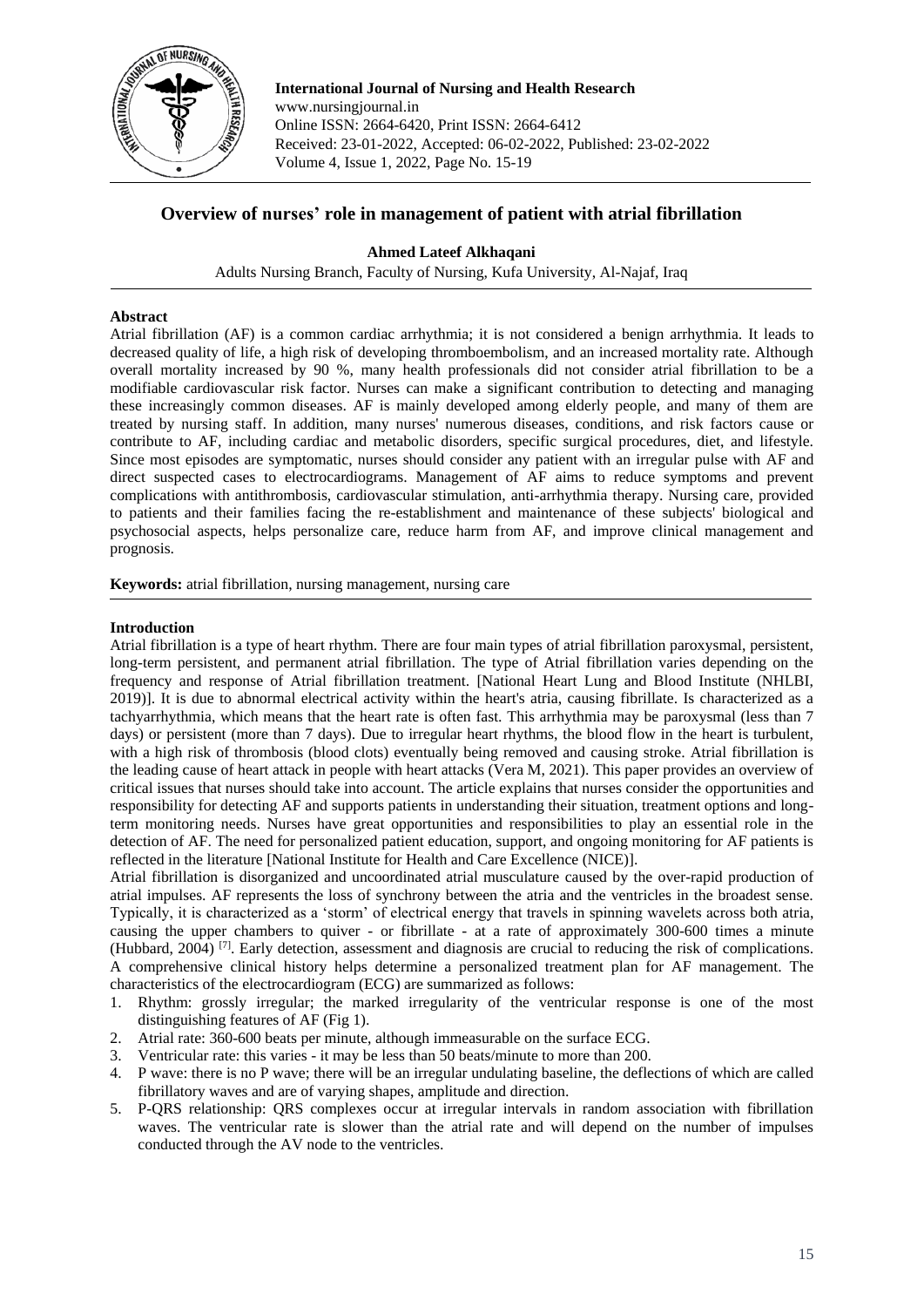

**Fig 1:** Rhythm strip showing atrial fibrillation (Buttner & Burns, 2021)

### **Background**

Normally, a special heart cell produces electrical signals passing through the heart. Electricity causes contraction of the heart muscles, resulting in a heart rate. An arrhythmia means the heart is not beating in the proper rhythm. This may lead to minor symptoms such as heart attacks and death. Because different rhythmic disorders require additional treatment, it is important to diagnose the exact types of rhythmic disorders. Arrhythmia is an abnormal pattern or pattern of the heartbeat. When having an arrhythmia, the heart may beat too quickly or too slowly, or a patient may experience an irregular rhythm in which the heart feels as if it is "skipping a beat**".** Some types of arrhythmias may not be serious. Other types may be of great concern because they can cause fainting, heart failure, or even sudden death (Johns Hopkins Medicine, 2022).

According to cardiovascular disease prevention studies, 30% of patients with AF are not diagnosed. Of those diagnosed with AF, half were untreated or untreated. Increasingly important is identifying and treating people in a timely manner, and nursing staff are a key component in facilitating this process. (Royal College of Nursing, 2022). Atrial fibrillation is documented as the commonest grave cardiac arrhythmia, In the United States (US), it affects 2.3 million individuals (nearly 2% of individuals younger than sixty-five years of age have AF, while nearly 9% of individuals aged sixty-five years or older) have AF, and in the European Union (EU) 4.5 million individuals (nearly 0.12%–0.16% of people younger than forty-nine years of age, 3.7%–4.2% of people aged 60– 70 years, and 10%–17% of people aged eighty years or older) have AF (Hamed *et al*., 2022). Some types of heart rhythms occur in people with severe heart disease and cause sudden heart failure. This kills 100,000 people in the United Kingdom (UK) every year. These deaths could have been avoided if the arrhythmias had been diagnosed earlier. The United Kingdom has over two million people experiencing heart rhythm or heart rate problems. Most people with an abnormal heart rhythm can lead an everyday life if properly diagnosed (Hildebrandt *et al*., 2011).

Arrhythmias can affect all age groups, but atrial fibrillation is more common in older people. Drinking alcohol in excess or being overweight increases the likelihood of developing atrial fibrillation. May also be at risk of developing an arrhythmia if r heart tissue is damaged because of an illness, such as having had a heart attack or heart failure. Atrial fibrillation (AF) is the most common type, where the heart beats irregularly and faster than normal. AF is a common cause of stroke. Having atrial fibrillation means a risk of stroke is five times higher than for someone whose heart rhythm is normal [National Health Services (NHS, 2022)]. Common triggers for an arrhythmia are viral illnesses, alcohol, tobacco, changes in posture, exercise, drinks containing caffeine, certain over-the-counter and prescribed medicines, and illegal recreational drugs.

#### **Causes of atrial fibrillation**

There are many causes of atrial fibrillation. Congenital heart disease, advanced age, underlying heart disease (valvular disease, coronary artery disease, structural heart disease), hypertension, increased alcohol consumption, and obstructive sleep apnea are common causes of atrial fibrillation. Any process that causes inflammation, stress, damage, and ischemia to the structure and electrical system of the heart can lead to the development of atrial fibrillation (Fig 2). In some cases, the cause is iatrogenic (Nesheiwat *et al.*, 2022)<sup>[10]</sup>.



**Fig 2:** Image shows the heart's electrical system during atrial fibrillation.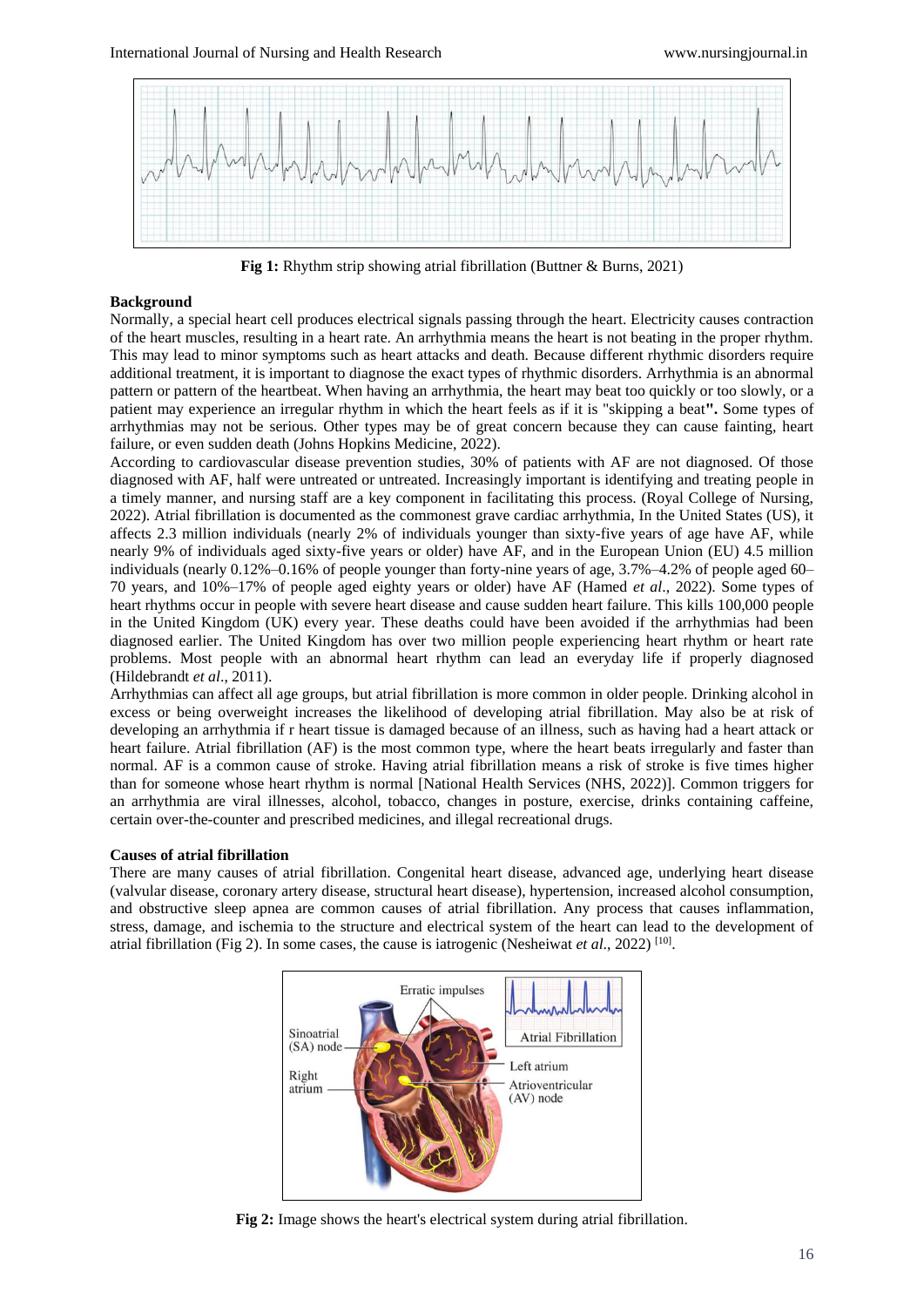### **Risk Factors**

Atrial fibrillation has increased worldwide. The prevalence of atrial fibrillation increases with age and is well known. It has been estimated that the number of individuals with atrial fibrillation will double or triple by 2050. Although the world white prevalence of atrial fibrillation is approximately 1%, it is found in approximately 9% in individuals over the age of 75. At the age of 80, the lifetime risk of developing atrial fibrillation jumps to 22%. Furthermore, atrial fibrillation is more common in males and is more common in whites than in blacks. In addition, some surgical procedures are carried out (such as thoracotomy and coronary artery bypass grafting), and dietary and lifestyle factors (including excessive alcohol or caffeine consumption and emotional or physical stress) cause or contribute to atrial fibrillation (Greener, 2010)<sup>[3]</sup>.

### **Assessment of symptoms for rhythm control**

Initial assessment of AF patients will include their medical history (past and recent), symptoms, and a physical examination. Their past medical history helps choose treatment options, while their recent history helps identify possible causes such as coexisting heart diseases and triggers (e.g., alcohol, infection, or a new cardiac event). The issue of pregnancy should be raised with any female of childbearing age who presents with AF, as this will influence appropriate treatment options available (Wann *et al*., 2011) [14]. While many patients with AF may be managed initially in primary care, chest pain, pre-syncope, syncope, acute breathlessness, bradycardia, tachycardia, and hypotension may indicate that more urgent assessment in the hospital or ambulatory care is necessary. Despite satisfactory heart-rate control, patients with ongoing symptoms may be considered suitable for a **'**rhythm control' approach. 'Rhythm control' means that attempts to maintain or restore sinus rhythm will be made. Three approaches are available: antiarrhythmic drugs, cardioversion (electrical or chemical) and/or ablation. The likelihood of successful rhythm control endeavors is higher when treating patients in the early stages of developing AF. The NICE guidelines indicate when rate vs. rhythm control endeavors should be considered. After comprehensive discussions between experts, the final decision on the best management strategy must be made. (and another clinician when relevant) and the patient (Elliott, 2014)<sup>[2]</sup>.

### **Taking the patient's history**

The effectiveness of history is based on the ability of health professionals to communicate and listen well and to have good clinical knowledge. Patients suffering from AF are often very anxious and require a detailed explanation of their situation and treatment options to alleviate their concerns and improve compliance. To facilitate this, it is necessary to collect the necessary information. A comprehensive history will include biographical details, current complaints, past medical histories, family histories, personal and social histories, and system review. The components of history taking will structure the patient's story and format the written record (Holding, 2011). Complete histories should focus on symptoms such as heart attacks, chest pain, breathing problems, increased vascularization of the lower extremities, exertion, dizziness, etc. Furthermore, history is essential to identify risk factors such as hypertension, heart rate history, structure or heart failure, obstruction of sleep apnea, obesity hypoventilation syndrome, smoking, alcohol intake, illicit drug use, history of rheumatic fever/heart disease, history of pericarditis, hyperlipidemia, among others. A physical exam should include the patient's overall appearance (obese), examination of the patient neck for signs of JVD, and carotid bruits circumference. Cardiovascular examination should carefully excrete all four heart positions and palpate apical impulses. A pulmonary examination must include a pulmonary assessment, a percussion, and, if necessary, special tests to assess the lung state. Extremes should be evaluated for edema, peripheral pulses at both the upper and lower extremities, and indicative signs. (Nesheiwat *et al.*, 2022)<sup>[10]</sup>.

### **Medical Management**

The patient's hemodynamic stability and risk classification are based on the acute treatment of atrial fibrillation. If the patient has hemodynamic instability, it is recommended to modify the heart rate with anticoagulant therapy immediately. A transesophageal echocardiogram (TEE) is recommended before any cardioversion. However, cardioversion may be performed without prior TEE if the patient is in hemodynamic stability due to atrial fibrillation with a rapid ventricular response. If patients have a rapid ventricular response, it is recommended to use beta-blockers or calcium channel blockers to start rate control. These medications can be used as intravenous (IV) pushes or drips. Usually, the patient receives a Bolus and then begins to inject if the symptoms are not resolved. Digoxin is considered to be a rate control drug but is not recommended for first-line drugs due to side effects and resistance. Amiodarone is also considered a rhythm control agent, but it is not the first line of therapy in acute settings. Amiodarone is also considered to control heart rate, but it is recommended to consult a cardiology physician before using it.

### **Monitoring**

The challenge facing primary care, in particular, is the awareness and adaptation of the changing health needs of patients. There is a need to monitor a wide range of patients to improve the detection of AF in the first place. Subsequently, arrangements must be made to ensure that AF patients receive appropriate treatment. This can be very common at the time of initial presentation and diagnosis, including primary care, secondary care, tertiary care, and warfarin clinics. Once the patient's condition is stable, and the management plan has been agreed upon, an appropriate review appointment must be scheduled every year. (NICE, 2014a). A detailed discussion of some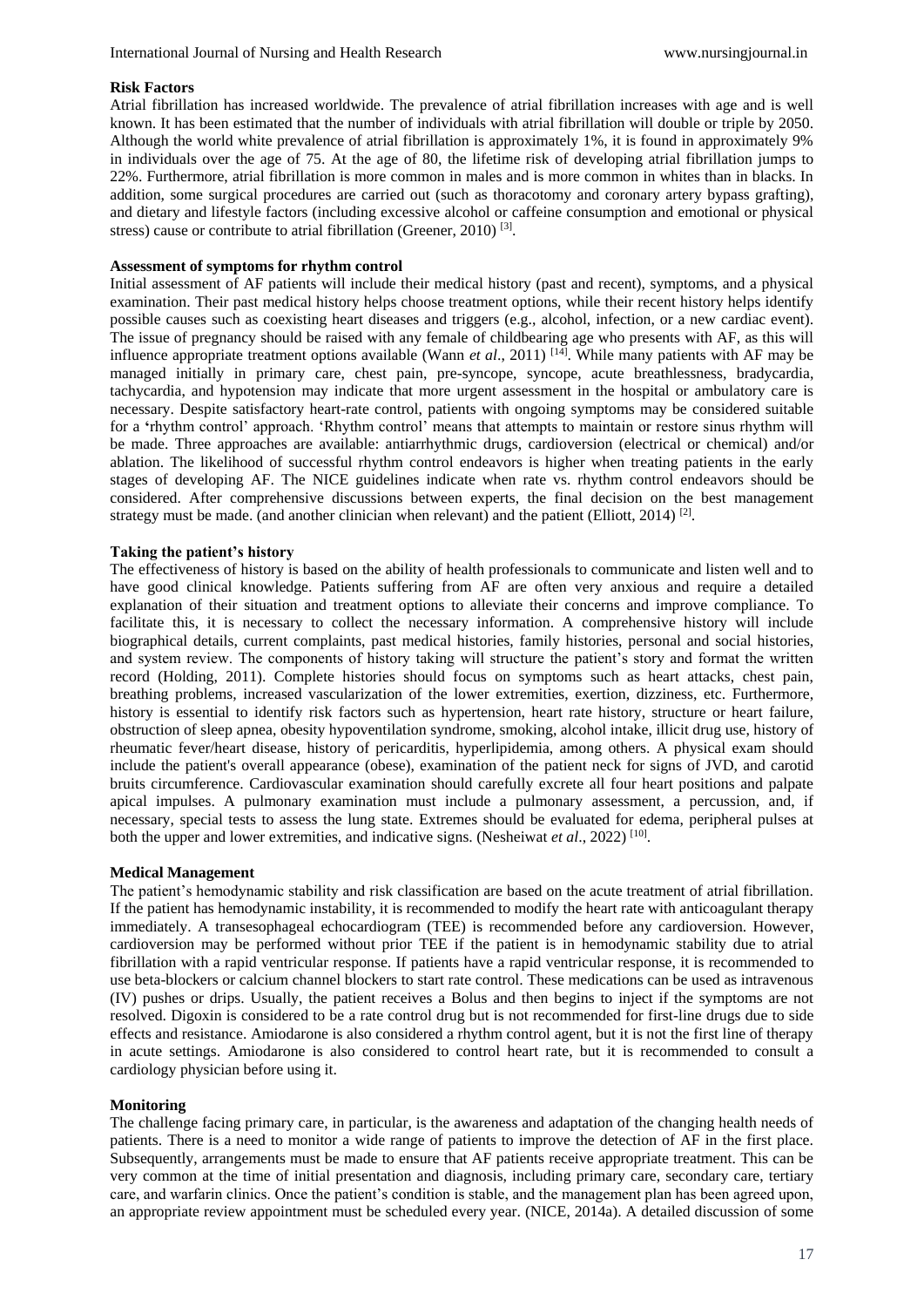of the points to be considered during the appointment of AF review. These are based on the authors' clinical experience and NICE guidelines. People at high risk of a stroke but do not have an anticoagulant may be prioritized, and a review is required to discuss the matter further. The audit tool also identifies those with known contraindications to anticoagulation. Adopting an objective approach to the review of patients with known AF seems very desirable to supplement the current attempts at stroke prevention (Elliott, 2014)<sup>[2]</sup>.

### **Patient education and support**

Whether patients are initially treated with primary or secondary care, nurses often understand patients' conditions and can provide appropriate education and support. Clarification of AF and treatment options is essential to reduce anxiety and promote the management plan for future treatment (Holding, 2011). Offering individualized patient education checking their understanding of AF (cause, effects, and possible complications) and treatment options is fundamental to delivering the package of care outlined as a priority within the NICE guidelines (2020). Signposting patients to cardiovascular charities for further help, advice, and support may prove supportive in some cases, while other patients will require formal assessment and subsequent provision of psychological support, appropriate to their needs [National Institute for Health and Care Excellence (NICE)] (NICE, 2020).

#### **Evaluation**

Aside from a detailed history and examination, the ECG is critical in diagnosing atrial fibrillation. In ECGs, atrial fibrillation is a typical narrow, complex pattern of irregular irregularity without distinctive p-waves. Laboratory work is needed to determine the cause of atrial fibrillation., for example, a complete blood count (CBC) for infection, basic metabolic panel (BMP) for electrolyte abnormalities, thyroid function tests to evaluate for hyperthyroidism, and a chest x-ray to evaluate the thorax for any abnormality. It is essential to evaluate patients for lung embolism (e.g., d-dimer CT scans), as right-sided heart pressure can lead to heart failure and ventricular fibrillation. Using the PERC and/or Wells criteria, the patient should be risk-stratified for pulmonary embolism using the PERC and/or Wells criteria. In addition, these patients should perform transesophagic echocardiograms to assess the thrombosis of the ventricular fibrillation and cardiac structure in the secondary. Importantly, transesophageal echocardiograms (TEEs) are always performed before cardiac transplantation to minimize the risk of stroke in these patients. (Nesheiwat et al., 2022)<sup>[10]</sup>.

### **Nursing Interventions and Management**

The main aim of the treatment is to maintain adequate heart performance and tissue flow and ensure that patients do not develop thromboembolism. The medical team should be notified immediately if the patient's heart rate is rapid and if the systolic blood pressure is less than 90mmHg (Resuscitation Council UK, 2000). In emergency cardioversion, explaining the procedure and reassuring the patient to resolve the hemodynamic complications are important. Careful positioning of these patients is essential to avoid the exacerbated condition. If the patient is breathless, administration of oxygen may be useful. In order to reduce the patient's anxiety, they should explain the cause of the symptoms and suggest what can be done to correct them. If the patient has chest discomfort, it should be asked if oxygen therapy is useful in this case, as this indicates myocardial insufficiency. In the acute phase, patients require continuous heart monitoring. All AF patients need anticoagulants, and their effects need continuous monitoring. In addition, proper education on the purpose of intravenous/oral drugs is essential. Once the sinus rhythm is restored, treatment therapy for patients may need to be taught. Patients receiving digoxin must be taught to take pulses, recognize toxicity symptoms, and understand the importance of regular blood digoxin level measurement (Hubbard, 2004)<sup>[7]</sup>.

#### **Nurse counseling**

Despite these advances, nurses still need to help patients achieve educational, advice, and support needs, often not optimal. For instance, one-quarter of patients in the AF AWARE survey could not explain AF, and 51% of cardiologists wanted more patient information. Doctors tend to underestimate patients' understanding of the advantages and satisfaction of AF therapy while overestimating complications knowledge. According to the study, about one-third of patients reported fear of AF (29%), the anxiety of AF (5%), and fear of AF such patients need reassurance and counseling. It should be noted that one-third of AF patients experience persistent depression and anxiety in newly diagnosed patients. During this period, nurses can help relieve the psychological burden of AF. Nurses can also help patients to achieve realistic expectations for treatment. In the AWARE study, 83% reported symptoms, and 27% reported symptoms at least once a week. Although symptoms often deteriorate, 75 percent of patients are satisfied with AF treatment. The authors argue that relatively high proportions of patients are satisfied with the treatment, but a worry about illness and lasting symptoms may show that the patient is experiencing the disease 'feel resigned to their situation rather than able to affect it through their own actions or via consultations with their physician' (Greener, 2010)<sup>[3]</sup>

#### **Conclusion**

Patients with atrial fibrillation may be ill at an acute stage but usually respond quickly to treatment. During this period, nurses can provide patients with physical support and help alleviate their fears and fears. AF increases the risk of stroke, heart failure and death, but many health professionals underestimate the risk factors for